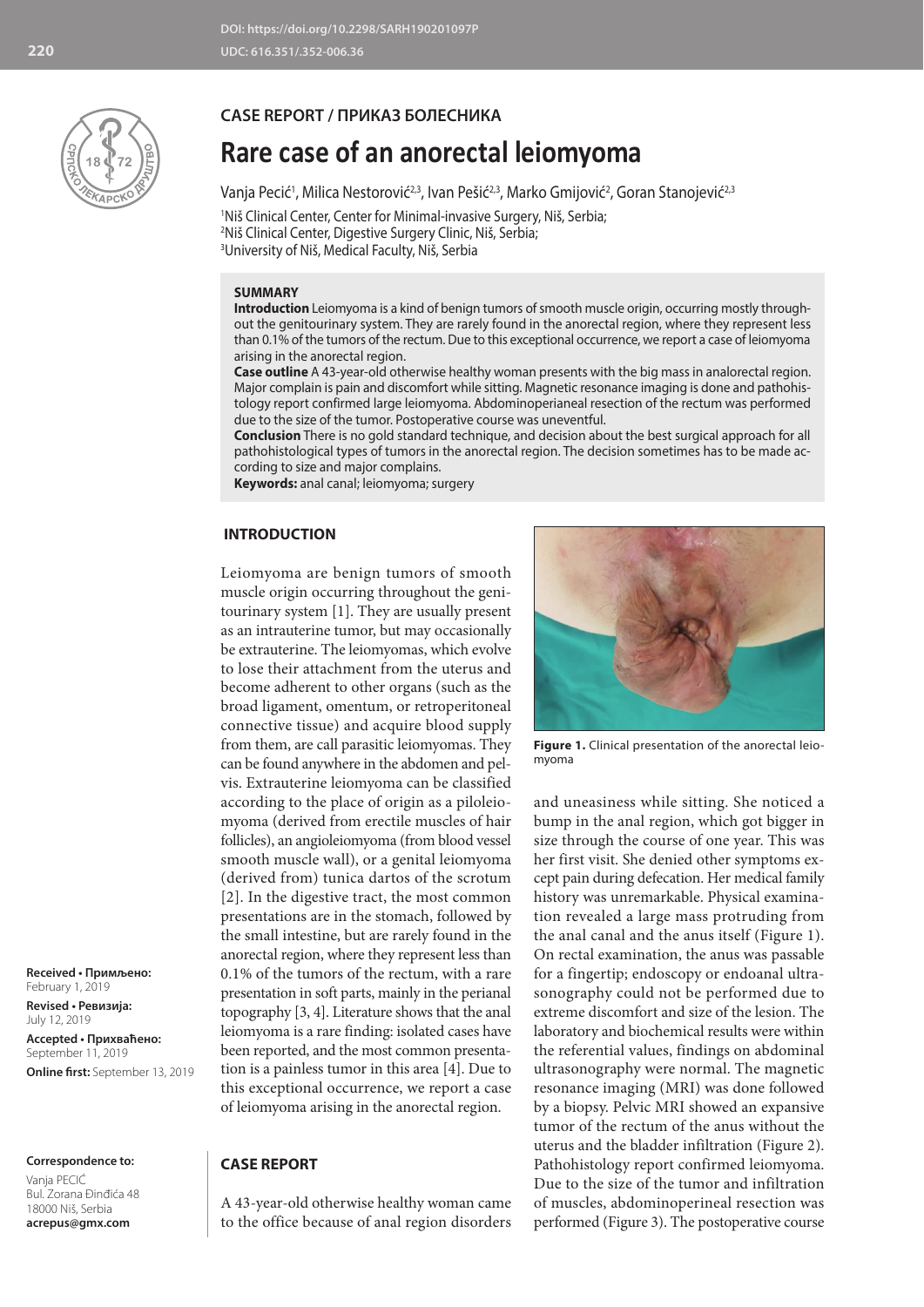

**Figure 2.** Magnetic resonance imaging finding of the large anorectal leiomyoma

was uneventful. One year after the surgery, control examination results were good, and the patient gave written consent for this case presentation, including the accompanying images, case history, and data.

#### **DISCUSSION**

In 1845, the first description of leiomyoma was made by Virchow, who defined it as a benign tumor of mesenchymal origin developing from smooth muscle fibers. The leiomyoma can develop in any place where smooth muscle is present. In the previous classification, it belonged to the so-called gastro-intestinal stromal tumor (GIST). Nowadays, the GIST is considered a soft tissue tumor, as well as the leiomyoma, but it has its own identity based on specific immunohistochemical pattern, while many tumors previously defined as leiomyoma are now classified as GIST and even have a different type of treatment [5, 6]. The leiomyoma have exhibited positivity for smooth muscle actin and negativity for CD117 and CD34 (c–Kit). Desmin may be absent, or it may be expressed later [4, 7]. Histological patterns are similar to those of leiomyosarcoma, but in leiomyosarcoma, a higher degree of cellular atypical activity with local pleomorphic and increased mitotic activity is expressed. There are no well-established criteria to determine malignancy in these tumors, with some characteristics suggesting a malignant behavior: tumor size (> 5 cm), histological appearance (necrosis, ulceration, or cells with atypical) and increased number of mitoses (> 2 mitoses per field, with a 10-fold increase) [4, 8]. In the case presented here, the growth and the size of the tumor suggested its malignant behavior.

It is classified as superficial or deep. The latter is further divided in somatic and retroperitoneal [2]. The superficial variant usually affects the extremities with the same incidence in both sexes whereas the retroperitoneal generally involves the pelvic region in fertile women, like in this case



**Figure 3.** Speciment after abdominoperineal resection for anorectal leiomyoma

[2, 9]. The organs mainly involved in gastrointestinal tract are the stomach and small bowel, less frequent regions are esophagus, colon, and anorectal localization which is fairly uncommon [5, 10]. In the anorectal region, they represent only 3% of leiomyomas of the gastrointestinal tract and less than 0.1% of rectum tumors, rarely found in soft tissues, mainly in the perianal area, and 3.8% incidence of all soft tissues benign tumors [11].

Considering their growth type, these tumors are divided into three variants: intraluminal, extraluminal, and intramural. Intraluminal leiomyomas are usually located in the posterior wall of the distal part of the rectum as in the case presented here, and they may be sessile or pedunculated. On the other hand, extraluminal leiomyomas generally grow from the colonic wall inside the abdomen and they often resemble a GIST [12]. Sometimes the tumors grow in both directions, forming an "hour glass," which could be said for this case according to the MRI [5, 6].

Preoperative diagnosis is difficult because most patients are asymptomatic and these tumors are commonly identified during endoscopy and imaging examination. The symptoms related to the presence of leiomyoma vary widely. They may include pain, rectorrhagia, tenesmus or they can be confirmed by a biopsy and the treatment depends on their alteration, which is confirmed by medical examination. Biopsy is often non-informative because it does not involve the entire tumor, including the full evolution of histological characteristics [3, 6]. The radiological imaging, such as MRI or 360° tridimensional transrectal ultrasound, are useful to identify and localize the mass, to provide information on its relationship with the adjacent structures such as the anal sphincter or uro-gynecological structures and to indicate the operative strategy [5].

The treatment of perianal leiomyoma consists in the complete surgical resection, ensuring tumor-free margins [3]. Since local resection was impossible due to the size of the lesion and sphincter involvement, abdominoperineal resection was performed as suggested in other cases reported. The recurrence rate is low when complete local excision is performed, but the extended postoperative follow-up with clinical and complementary examinations is important to